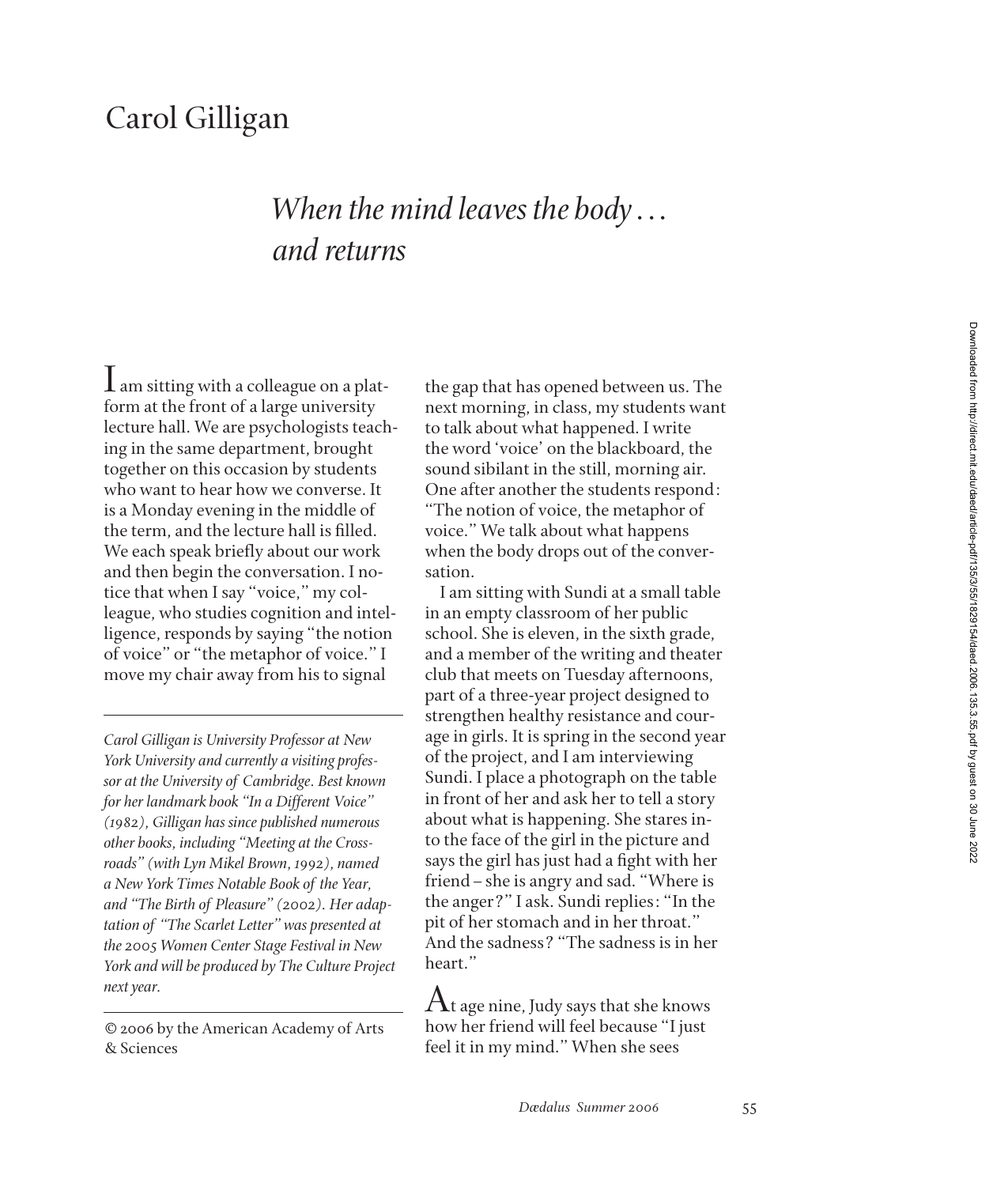someone walking away from her best friend, leaving her alone "just talking into space," she does not infer how her friend will feel or put herself in her friend's place. Instead, she says, "You can just kind of see them walking away or getting sad or something, but you can't tell right then and there she's going to get hurt or anything–but you just feel it. It's hard to explain." There is little language for this emotional connectedness and the knowing to which it gives rise.

By the age of thirteen, however, Judy has learned that knowing and feeling are "two different things." Striving to reconcile this distinction with her experience of knowing through feeling, she divides her mind, which she locates in her gut, from her brain, which is in her head:

The knowing sort of comes from the brain, like your intelligence part. Like your smartness, your brightness, your education part. And your feeling is something that it doesn't matter if you have an education or not. It's just like something that you can't put into words, that you can't really explain, but it's not, I don't know, it's just like a deeper sort of knowing than intelligence knowing.

In following her disclaimer ("I don't know") by speaking of "a deeper sort of knowing," Judy elaborates a split, not between mind and body but between an embodied mind and a disembodied brain:

The mind sort of has your real thoughts and a brain sort of has the intelligence . . . what you learn in school . . . but your mind is sort of associated with your heart and your soul and your internal feeling and your real feelings.

Separating her mind–her real thoughts and feelings–from her intelligence and

her education, she offers an observation about development: "Children," she says, "have the most mind, but they are starting to lose it actually."

I begin with Judy to illustrate the findings of a five-year study of development involving girls between the ages of seven and eighteen. Prior to this research, adolescent girls, in the words of the 1980 *Handbook of Adolescent Psychology*, had "simply not been much studied." By listening to girls narrate their experiences in coming of age – first in yearly interviews and then in the more intensive writing and theater clubs that met weekly or in week-long sessions over a period of three years–my colleagues and I came to see girls as messengers, like canaries in a mine. 1 They alerted us to a process of initiation that required them to separate their minds from their bodies, their thoughts from their emotions, themselves from their relationships. The initiation entailed a paradoxical sacrifice of relationship for the sake of having 'relationships,' a sacrifice that was at once culturally sanctioned and psychologically incoherent. The resistance of Judy and other girls to making this sacrifice led me to zero in on the question: what happens when the mind leaves the body and returns?

In *The Feeling of What Happens: Body and Emotion in the Making of Consciousness*, Antonio Damasio describes core consciousness, or a core sense of self, as our ability to register our experience from moment to moment, like a film running continually inside us, as well as our awareness of watching the film, which extends the sense of self through time and history, leading to memory

1 The Harvard Project on Women's Psychology and Girls' Development began in 1981 and continued for twenty years, expanding in the 1990s to include studies of boys' development and the culture of manhood.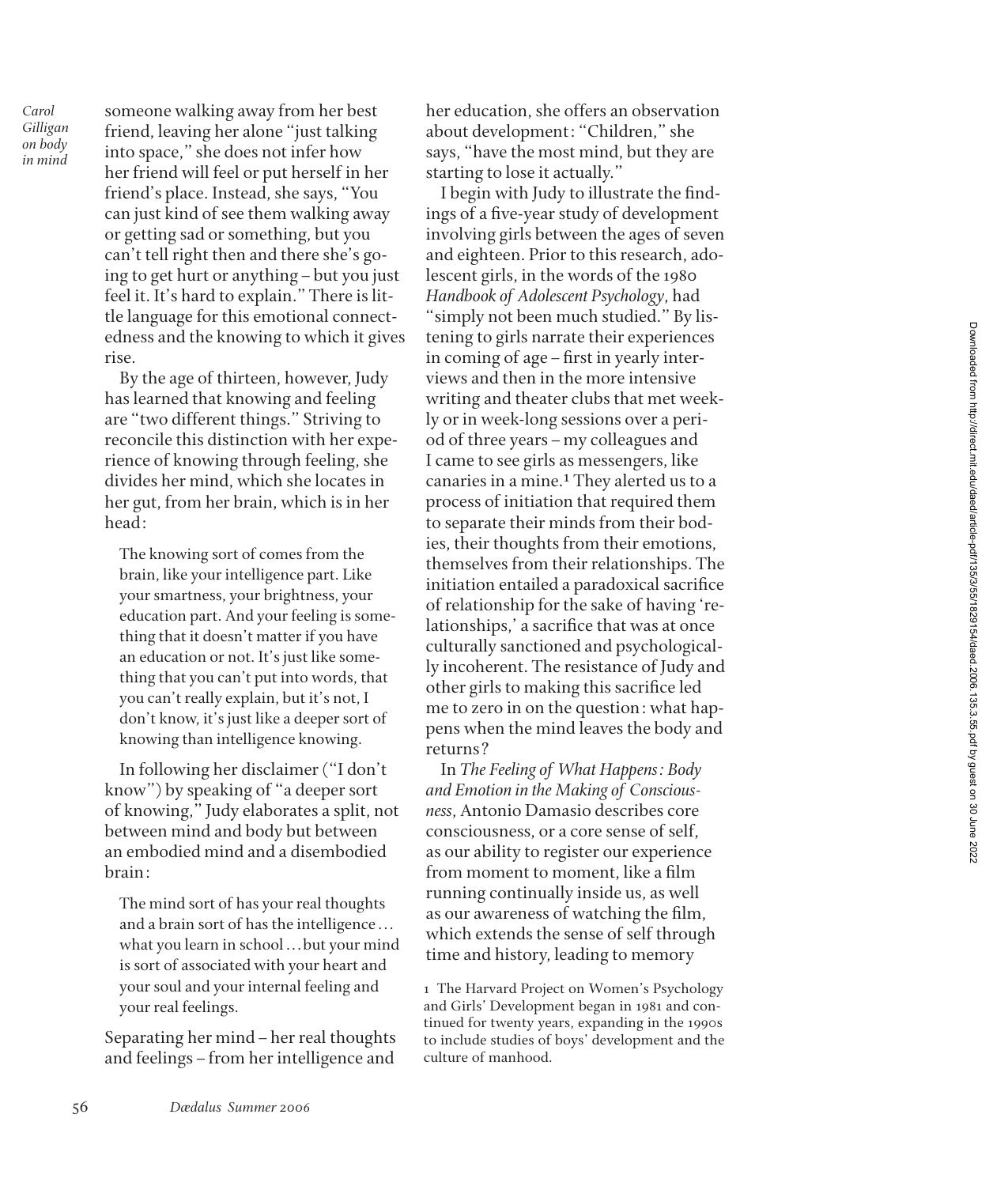and identity. He contrasts the core self, grounded in the body and in emotion, with what he calls "the autobiographical self," the self that is wedded to a story about itself. I have found this distinction helpful in thinking about dissociation: how we can know and also not know what we know; how it is possible for our experience not to become part of our story.

For example, in the years between nine and thirteen, Judy begins to tell a story about herself that is at odds with what she knows within herself to be true. At the age of ten, she says with pride, "I hardly ever get into fights with my friends because usually we like the exact same things and we do the exact same things." Yet she knows that disagreement is a natural if upsetting part of relationships, integral to the process of rupture and repair. In the absence of the ability to address the inevitable breaks in connection, relationships lose their resilience and become fragile, reduced to sameness, a matter of liking and doing "the exact same things." Judy at ten is aware of a change in her relationships. Heeding an injunction to be nice, she backs off from conflict, fearful that if she says what she is feeling and thinking, people will leave her or "move out."

The impetus to rein herself in also comes from a growing awareness of danger in the world at large and a fear that acting on impulse will lead her to get hurt. Signs of dissociation accompany this appraisal of reality, as Judy begins to have difficulty remembering her experience. The presence of an impediment to accessing what has happened becomes evident when she tells her interviewer about something that sounded fun and exciting, something she recalls but can't quite remember:

[My friend and I] were deciding whether or not to do something, and, I don't know, it might have been–I guess it was–kind of dangerous because both of us were not sure whether to do it or not. ["*You can't remember what it was?*"] No, I have a short memory. It was recently, too.

The phrase 'I don't know,' spoken four times by Judy at age nine, once after she implied a connection between her brother's anger and her hamster's death, occurs twenty-four times a year later when she is ten, in an interview of comparable length. Rather than an admission of ignorance or an expression of uncertainty about something she has said, it seems more literally to indicate a barrier to speaking–the injunction 'don't' standing between 'I' and 'know.' Associating knowing now only with her intellect, what goes on in her head, Judy begins to talk about, rather than to speak, her feelings–and the ground of experience slips away. As the interview draws to a close, she confesses her sense of a problem: "I don't know what's wrong here; I keep stuttering here. It was tough . . . . I know what the question was, but as soon as you asked me, my mind went blank."

When the mind leaves the body, thought becomes divided from emotion, and we lose an inner compass for navigating the world. Judy registers this loss, but staying in connection with her body now means owning desires that are, at once, exciting and dangerous. Holding thoughts and feelings together, she can read beneath the surface and pick up what is going on around her. She knows that the fight at the dinner table over eating the carrots is not really about the carrots. Yet she fears that saying what she knows would only heighten conflict and lead to trouble.

Except in dreams and flights of fantasy, the mind leaves the body when it be-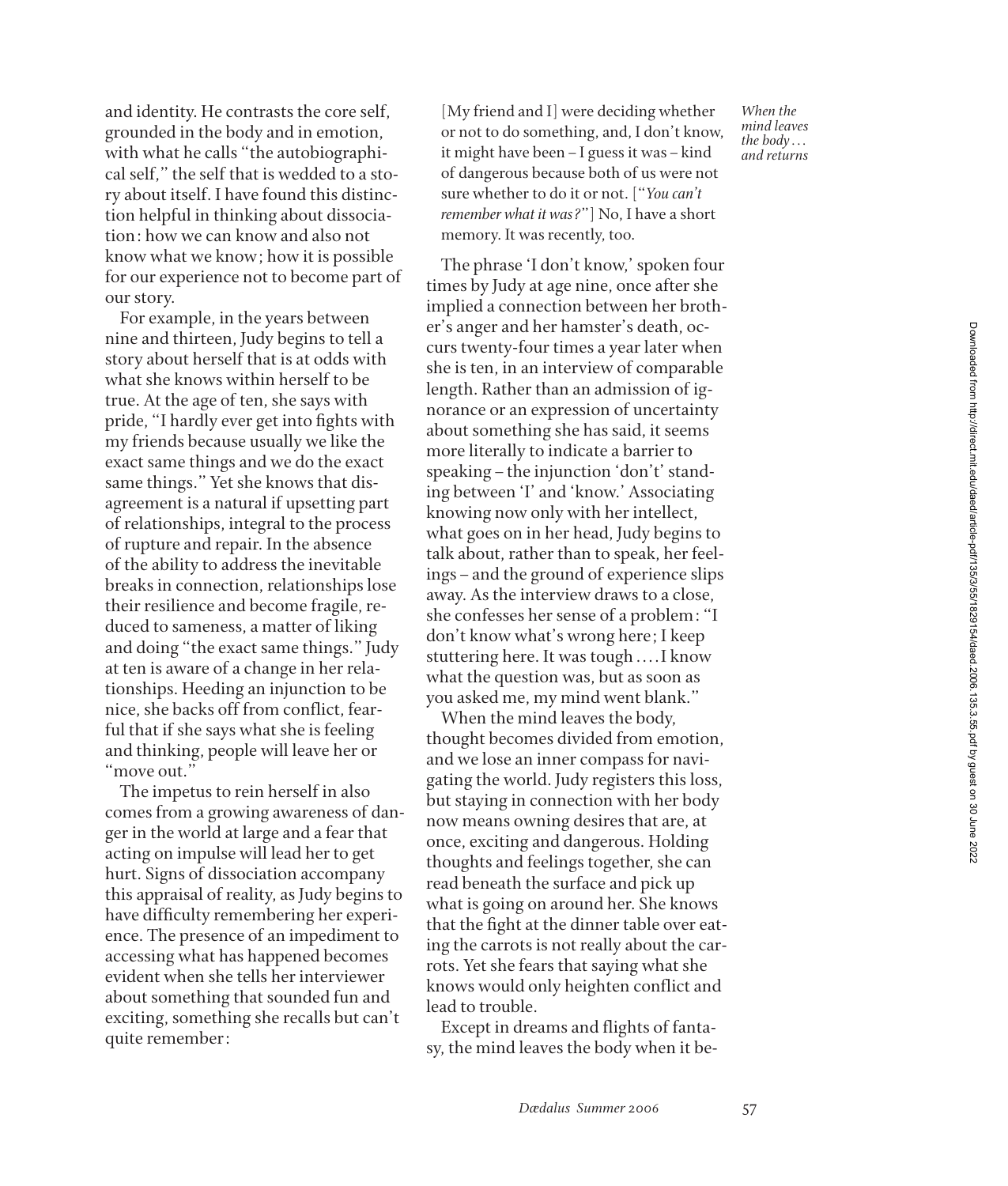comes, for whatever reason, unbearable or untenable to know what in our bodies and our emotions we know. The return of the mind to the body then undoes a dissociation that however adaptive or culturally valued is psychologically problematic. With the approach of adolescence, girls often hover between knowing and not knowing, as if testing the climate they are now entering. Is it possible for them to say what they know without losing relationships and jeopardizing their future? The phrases 'I don't know' and 'you know' rose exponentially in our interview transcripts, implicitly asking: Can I know? Do you know? Do you need me not to know?

When Judy is interviewed at eleven, the lines of her dilemma sharpen. A new framework is evident as she responds to the opening question, "Looking back over the past year, what stands out for you?" with "Well, this was the first year that I started meeting boys, just recently, because someone had a boy/girl party, and I started meeting boys." The parameters of this shift into a different kind of encounter with boys become clear when she is asked about a time she had to make a decision but wasn't sure what she should do. She begins by saying, "Lots of decisions are really simple things," yet the decision she chooses to talk about is anything but simple: "My parents are divorced, and like, next year, I have a choice of which one to live with, and I have just been thinking over that a lot recently. I haven't really decided. I have kind of made up my mind to stay here [with my mom]."

Exploring the choice to stay with her mom, Judy thinks, "I'm getting a really good education, and education means a lot to me now; and I like where I live, where my mom lives . . . and I like the way I am living right now." But she also measures her life against the standard

of what she calls "the typical life of a child," by which she means, "just growing up with a regular family, and like, I think I would get a regular family at my dad's because there are two parents; they are a two-parent family with already two kids." Asked how she feels about this issue, she says, "I don't know. I feel like either my mom or my dad will feel bad, whichever decision I make."

She moves to resolve the dilemma by privileging her father's feelings:

My dad . . . would feel bad, because he would feel like I really didn't want to live with him, but it wouldn't be that big a thing if I left my mom instead of staying with my mom; just the feelings, I think, would be different toward the parent, my parents, and it's a hard decision to make. It's like ... whatever I do, it depends on my future.

In dismissing her own and her mother's feelings, she minimizes the loss ("It wouldn't be that big a thing") and distances herself by speaking of "the feelings" and "the parent." Her grammatical incoherence ("it depends on my future") mirrors her psychological confusion.

Yet, in fact, she is planning to do what she wants and stay with her mom.

I am thinking I am pretty much going to stay here . . . I think I'd be just as happy there, but it's hard to explain–I just think like . . . this is what I want to do, so I think just me wanting to do this makes it right, because there is no really wrong answer unless I make it wrong.

The issue then centers on judgment: Does her wanting to live with her mom make it right? Is there a wrong choice in this situation? Or more pointedly, can she avoid making what feels right to her wrong?

Thus, Judy guides us through an initiation into ways of seeing and speaking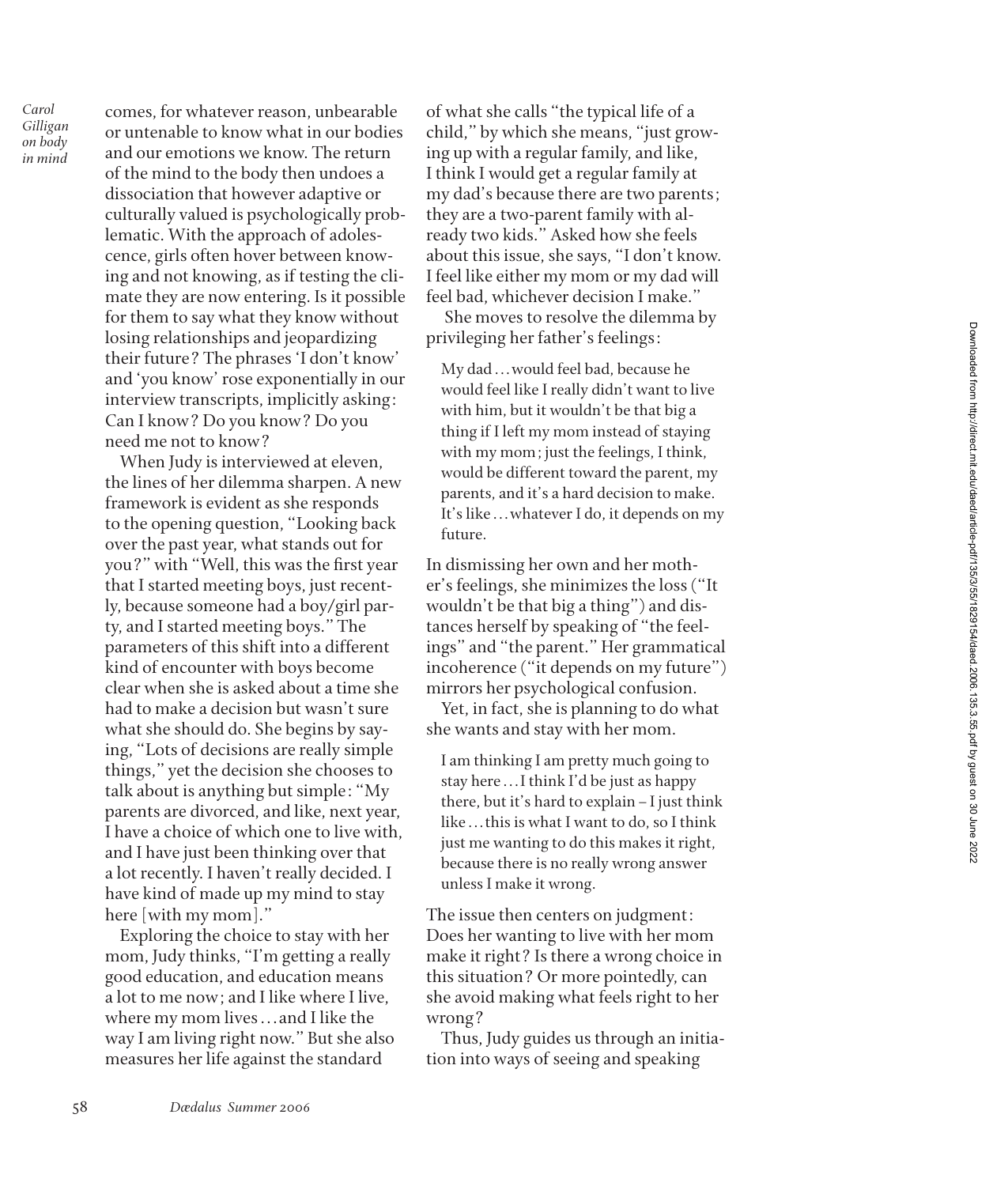about herself and the world that would require her, in the name of morality and for the sake of her future, to dissociate herself from what she wants and knows. In resisting this initiation, she combats internalized voices that call her 'a troublemaker' and 'childish,' that enjoin her to be nice and to have 'a good attitude,' that encourage her to leave the life she wants and values in order to have 'the typical life of a child.' Sent to her room and grounded for getting "really mad" at her mom, she thinks, "If I had just kept my mouth shut and didn't say anything . . . that would have been the end of it." Yet, she says, "in my mind I was still angry."

In fitting herself into a framework that leads her to silence her expression of anger, her honest voice, and her sexuality, Judy internalizes an honor code that divides girls and women into the good and the bad. She worries that in concealing the "bad" parts of herself, she is creating a false impression. She wonders if this is lying, but she decides it is not. She knows that falsity has entered her relationships and wrestles with the question of integrity. She does not want to be "selfish" or "rude," like girls who do not "think about anyone but themselves." Holding herself apart from her relationships, she strives to put herself in the place of others, attending to their feelings by asking herself, "How would I feel?" She wants to be a good rather than a bad girl, to have a good rather than a bad attitude. Yet this entails losing relationship–her connectedness with others and also with vital parts of herself.

The dilemma she faces is one of relationship, and it appears insoluble: either way she anticipates losing relationship, whether by withholding herself from others or being left by them. Thus an initiation, mandating dissociation and

enforced through codes and scripts of gender, leads Judy to what psychoanalysts have called a compromise formation. By splitting her mind, which is connected to her heart and her soul, from her brain, which she associates with her intelligence and her education, Judy, in coming of age, is resisting losing her embodied mind.<sup>2</sup>

Tracy, her classmate, reveals how this loss can come to seem inconsequential. "When we were nine, we were stupid," she says. The five-year study has ended, and I have come to ask the girls how they want to be involved now that my colleagues and I are presenting our findings and preparing to publish them in a book. The thirteen-year-olds respond without hesitation: "We want you to tell them everything we said, and we want our names in the book." Tracy then voices her concern that their nine-year-old selves will sound stupid. I say it would never have occurred to me to use the word 'stupid' because what struck me most about them when they were nine was how much they knew. "I mean," Tracy says, "when we were nine, we were honest."

When the mind is forced to leave the body in the name of intelligence and for the sake of education, when thought becomes divorced from emotion as a way of avoiding conflict and trouble, when the self moves out of relationship in order to have 'relationships,' an honest voice–the voice of the core self that registers experience–comes to sound stupid. Thus we become wedded to what within ourselves we know is a false story.

2 A more extensive discussion of Judy as well as additional excerpts from her interview transcripts can be found in Lyn Mikel Brown and Carol Gilligan, *Meeting at the Crossroads: Women's Psychology and Girls' Development* (Cambridge, Mass.: Harvard University Press, 1992).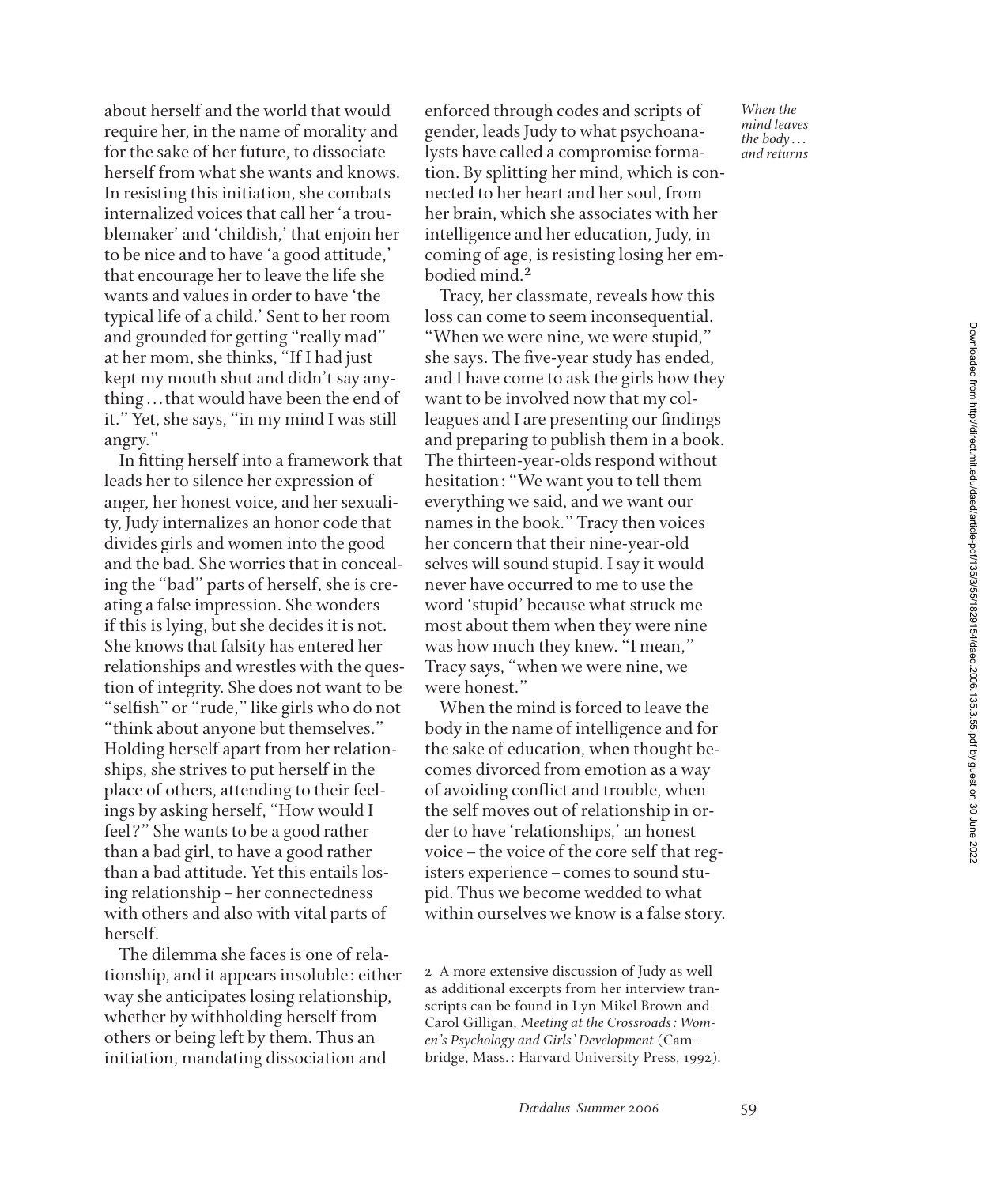Downloaded from http://direct.mit.edu/daed/article-pdf/135/3/1829154/daed.2006.135.3.55.pdf by guest on 30 June 2022 Downloaded from http://direct.mit.edu/daed/article-pdf/135/3/55/1829154/daed.2006.135.3.55.pdf by guest on 30 June 2022

*Carol Gilligan on body in mind*

 ${\rm At}$  a time when research in neurobiology has exposed Descartes' error, when attention to girls and women has revealed a systematic bias in psychological theory, the question arises: how do we come to tell a story about ourselves that is at odds with our human nature, neurologically unfounded, and psychologically untrue?

Damasio has shown that the severing of thought from emotion is a result of brain injury or trauma. 3 Psychologists filming infants with their mothers have discovered that the baby's world is an interpersonal world. 4 As the psychoanalyst Donald Winnicott observed, "There is no such thing as a human baby"; the human infant is a member of a couple. We are, male and female alike, inherently relational, responsive beings, born with a voice and into relationship. The separation of the self from relationships, once considered a milestone of development, is a sign of dissociation. It signals a rift in the psyche, a split in consciousness, a need to shelter parts of ourselves.

Studying girls first led me to recognize that separations long associated with development bear some of the hallmarks of trauma: a loss of voice, gaps in memory, the inability to tell one's story. The privileging of mind over body, thought over emotion, self over relationships reflects a culture that elevates qualities associated with masculinity over those gendered as feminine. What seemed at one time a problematic resistance on the part of girls and women to taking what were considered crucial steps on the road to maturity, leading to rationality and au-

3 Antonio R. Damasio, *Descartes' Error: Emotion, Reason, and the Human Brain* (New York: G. P. Putnam, 1994).

tonomy, now appears as a healthy resistance to psychologically and politically costly losses of voice and relationship– losses that would compromise their ability to love and to function as citizens in a democratic society. Yet this healthy resistance is often met with surprising opposition or force.

What is at stake? Seventeen-year-old Iris, the valedictorian of her high school class, observes, "If I were to say what I was feeling and thinking, no one would want to be with me, my voice would be too loud," and then adds, by way of explanation, "but you have to have relationships." I say, "But if you are not saying what you are feeling and thinking, then where are you in these relationships?" Iris sees the paradox in what she is saying: she has given up relationship in order to have 'relationships,' muting her voice so that 'she' could be with other people. The rewards of this adaptation are clear; the costs, for the moment, less apparent. In Shakespeare's play *The Tempest*, when Miranda asks her father why he is raising a sea-storm, he responds by urging her to sleep: "Here cease more questions," he tells her, "'Tis a good dullness." Later in the play, goddesses arrive to bestow "Honor, riches, marriage, blessing," the gains for entering her father's order. Miranda will preserve that order. When Ferdinand, her husband-to-be, says he would not "for the world" play her false, she tells him, "For a score of kingdoms you should wrangle, and I would call it fair play." 5

To resist the structures of patriarchy is to challenge long-standing adaptations on the part of both women and men. It means reopening a wound, revivifying a loss, and questioning a sacrifice made for the best of reasons. Yet children's

5 William Shakespeare, *The Tempest* (New York: Washington Square Press, 1961).

<sup>4</sup> See, for example, Daniel N. Stern, *The Interpersonal World of the Infant* (New York: Basic Books, 1985).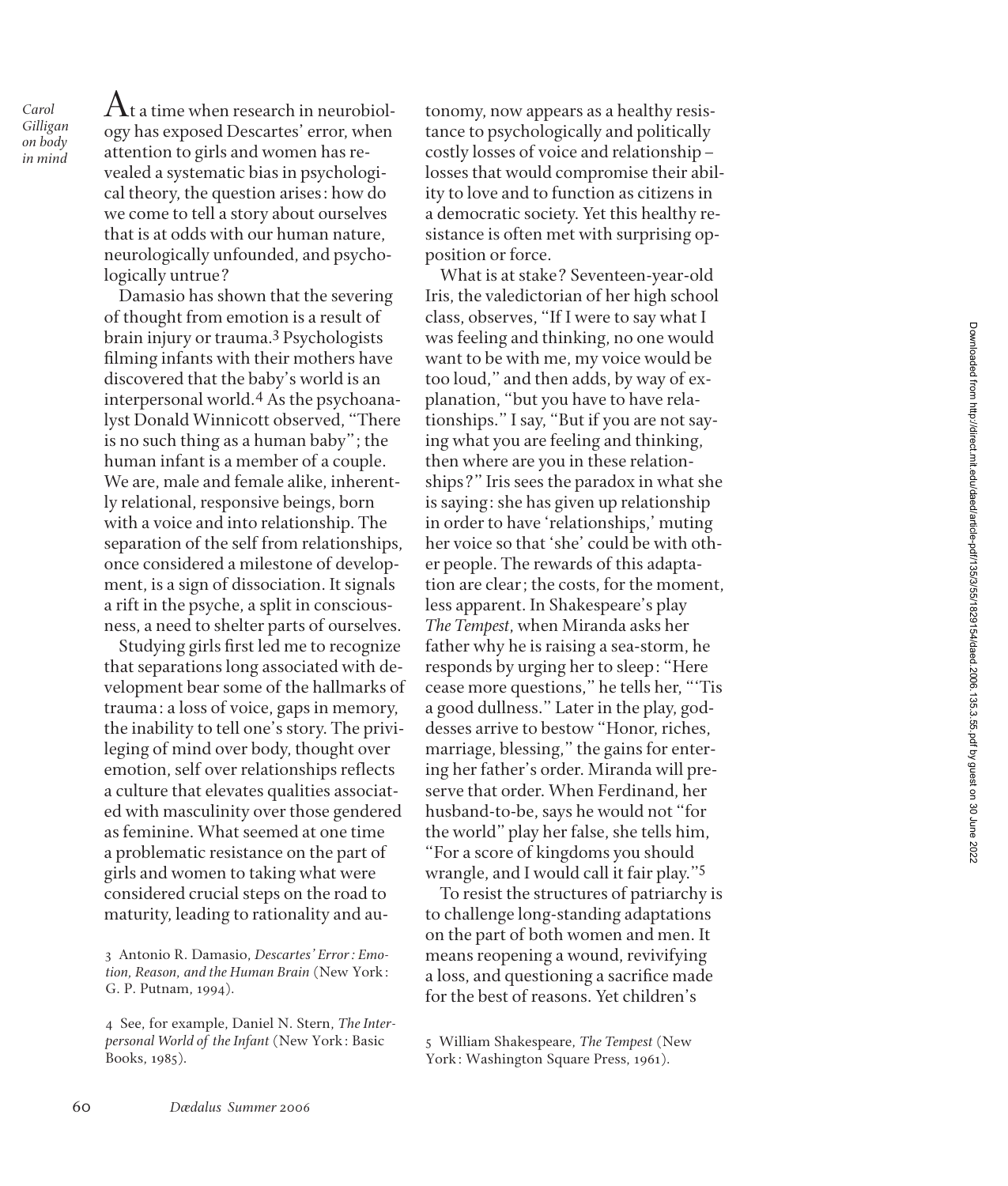reluctance to incorporate these structures into their psyches exposes their psychological costs. The initiation into and enforcement of gender splits and hierarchies typically begin at an earlier time in development for boys than for girls, in early childhood rather than at adolescence, and are consequently written more deeply into the stories they tell about themselves. For this reason, girls become informants. At adolescence, they are mature enough to recognize and reflect on what is happening and also more aware of the gap between their sense of themselves and their stories.

But children are children, and as Iris says, you have to have relationships and live in the world. Their resistance to an initiation that is socially rewarded, culturally driven, and yoked to gender– which affects feelings about one's body, one's desires, oneself, and one's future– inevitably becomes embattled, leading to inner conflict, open struggle, and signs of psychological distress. The difference in the timing of boys' and girls' initiation can explain what otherwise appears as a series of psychological puzzles: why does a heightened risk to resiliency set into boys' lives around the ages of five, six, and seven; why do boys often begin at this time to show signs of depression as well as learning and speech disorders and various forms of out-of-control and out-of-touch behavior; why are boys throughout childhood more subject to depression than girls; what protects girls' resiliency until adolescence; why does this hardiness in girls tend to falter at adolescence, when the incidence of depression, eating disorders, and destructive behavior sharply rises? The symptoms themselves–attention disorders, learning disorders, eating disorders, and depression–reflect a disturbance in mind and body; and the loss of voice and relationship,

signaling dissociation, leads to behavior problems. To the usual explanations that vacillate between nature and nurture, evolution and socialization, I add a psychological factor. The heightened risk to resiliency reveals a threat to psychological integrity.

In the years before adolescence, girls, in the absence of severe trauma, tend to hold self and relationship together. The preadolescent years are a time of honest voices and shrewd perceptions, recorded across history and culture by artists ranging from Euripides to Toni Morrison. The frank and fearless girls of this age, with their candid voices and open faces, belie stereotypes of femininity. "We have our voices," they tell me. It is this directness, this willingness to say what they see and speak their experience–that older girls and women often come to call stupid or bad or wrong or crazy.

Preschool boys show a similar ability to read the human emotional world, including emotions that are being withheld. Four-year-old Sam asks his mother one day, "Mommy, why are you sad?" When she, wanting to shield him from her sadness, says, "I'm not sad," he tells her, "Mommy, I know you. I was inside you." Five-year-old Nick responds to his father's expression of remorse for having "lost it" and hit Nick the previous day: "You are afraid that if you hit me, when I grow up, I'll hit my children." Alex, Nick's father, had been hit by his father and had vowed to break the cycle. Nick picks up his fear that the pattern now will continue into the next generation.

Yet when manhood is established through a gender binary and through hierarchy, when being a man means not being a woman and also being on top, boys separate their sense of themselves from feelings associated with women–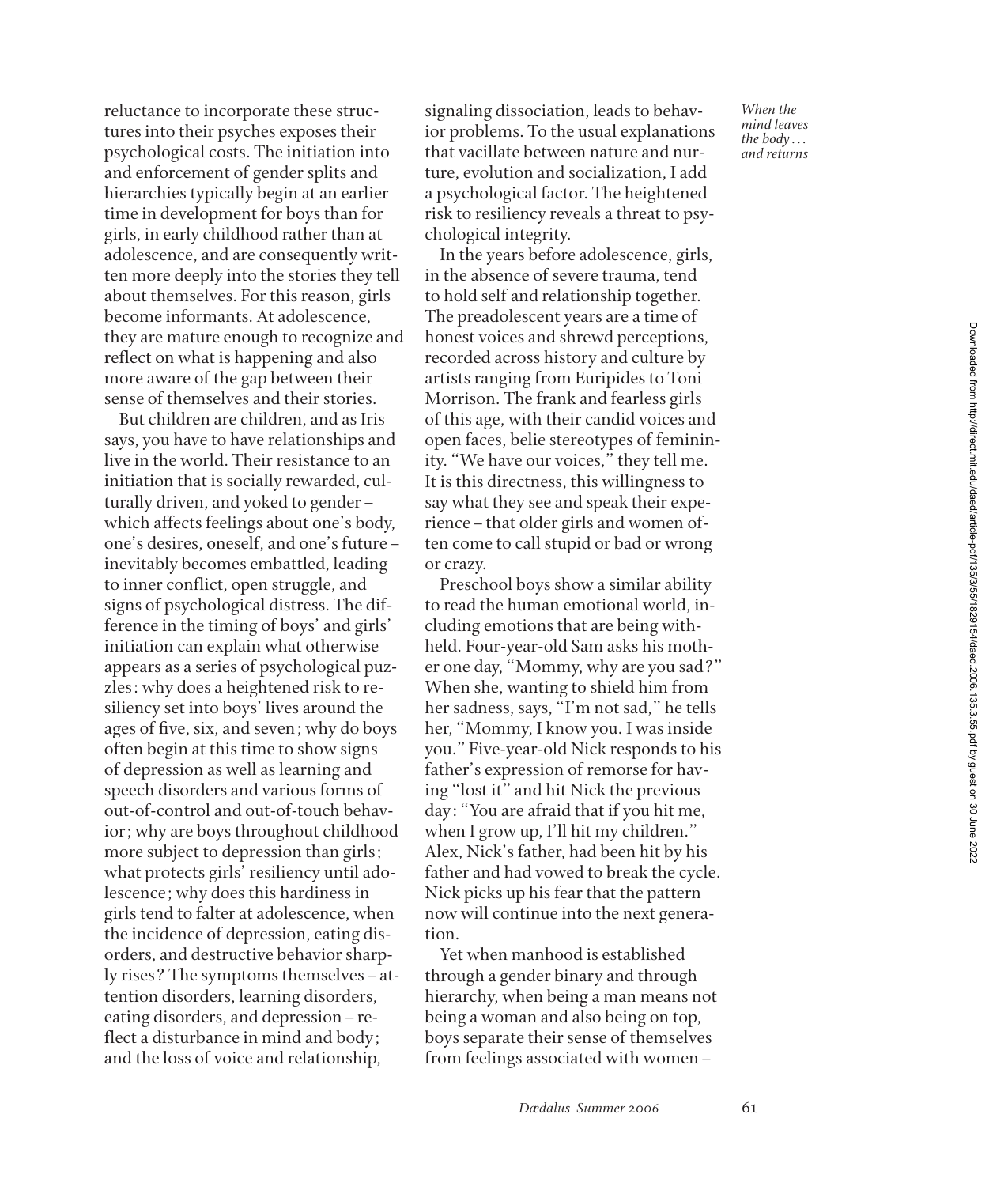sadness and fear – and sacrifice love for hierarchy. Covering their vulnerability and calling an emotionally open voice 'babyish,' they become less attentive, less direct, less articulate, and less authentic. They are turning themselves into 'one of the boys' and entering a competitive male hierarchy. 6

Violent rituals of shaming enforce this initiation, marked by the internalization of and identification with a father's voice or law, and like the initiation of girls at adolescence with its vicious games of inclusion and exclusion, it registers internally in the body as a loss of relationship and of pleasure, a loss quickly covered by a voice that labels what has been lost 'babyish' or 'stupid.' It is a voice that follows dissociation– the voice of a mind split off from the body, of a self divorced from relationship, telling a story about separation that has become linked not with betrayal and trauma but with development and civilization. It is a history written after the fact.

It was her lawless passion that released her from the iron framework of reasoning and enabled her to see the frame.7 "Is the world then so narrow?" she asks the anguished minister who had been her lover, a man who loved the truth but was living a lie. The Puritan settlement, she observes, was once a forest floor. Built up in one way, it could be torn down and built up anew. She encourages him to leave "these iron men, and their opinions."

6 For additional examples of boys' emotional astuteness and an extended discussion of the responses of their fathers and mothers, see Part II, "Regions of Light," in Carol Gilligan, *The Birth of Pleasure* (New York: Knopf, 2002).

7 Nathaniel Hawthorne, *The Scarlet Letter* (New York: The Modern Library, 2000).

Meeting in the forest, alone for the first time in seven years, their minds return to their bodies. "Do I feel joy again?" the minister asks, amazed at this resurrection of himself. "I seem to have flung myself–sick, sin-stained, and sorrow-blackened–down upon these forest-leaves, and to have risen up all made anew, and with new powers to glorify Him that hath been merciful. This is already the better life!" Hester undoes the clasp that fastened the scarlet letter and throws it among the withered leaves. "She had not known the weight, until she felt the freedom."

Her sex, her youth, and the whole richness of her beauty, came back from what men call the irrevocable past, and clustered themselves, with her maiden hope, and a happiness before unknown, within the magic circle of this hour . . . . Such was the sympathy of Nature–that wild, heathen Nature of the forest, never subjugated by human law, nor illuminated by higher truth–with the bliss of these two spirits! Love, whether newly born, or aroused from a deathlike slumber, must always create a sunshine, filling the heart so full of radiance, that it overflows upon the outward world.

It was an age, the narrator observes, when "men of the sword had overthrown nobles and kings. Men bolder than these had overthrown and rearranged–not actually but within the sphere of theory, which was their most real abode–the whole system of ancient prejudice, wherewith was linked much of ancient principle." Imbibing this spirit, Hester Prynne, charged with raising a daughter amid a host of difficulties and seeking to cherish and develop "the germ and blossom of womanhood," envisions what seems a hopeless task: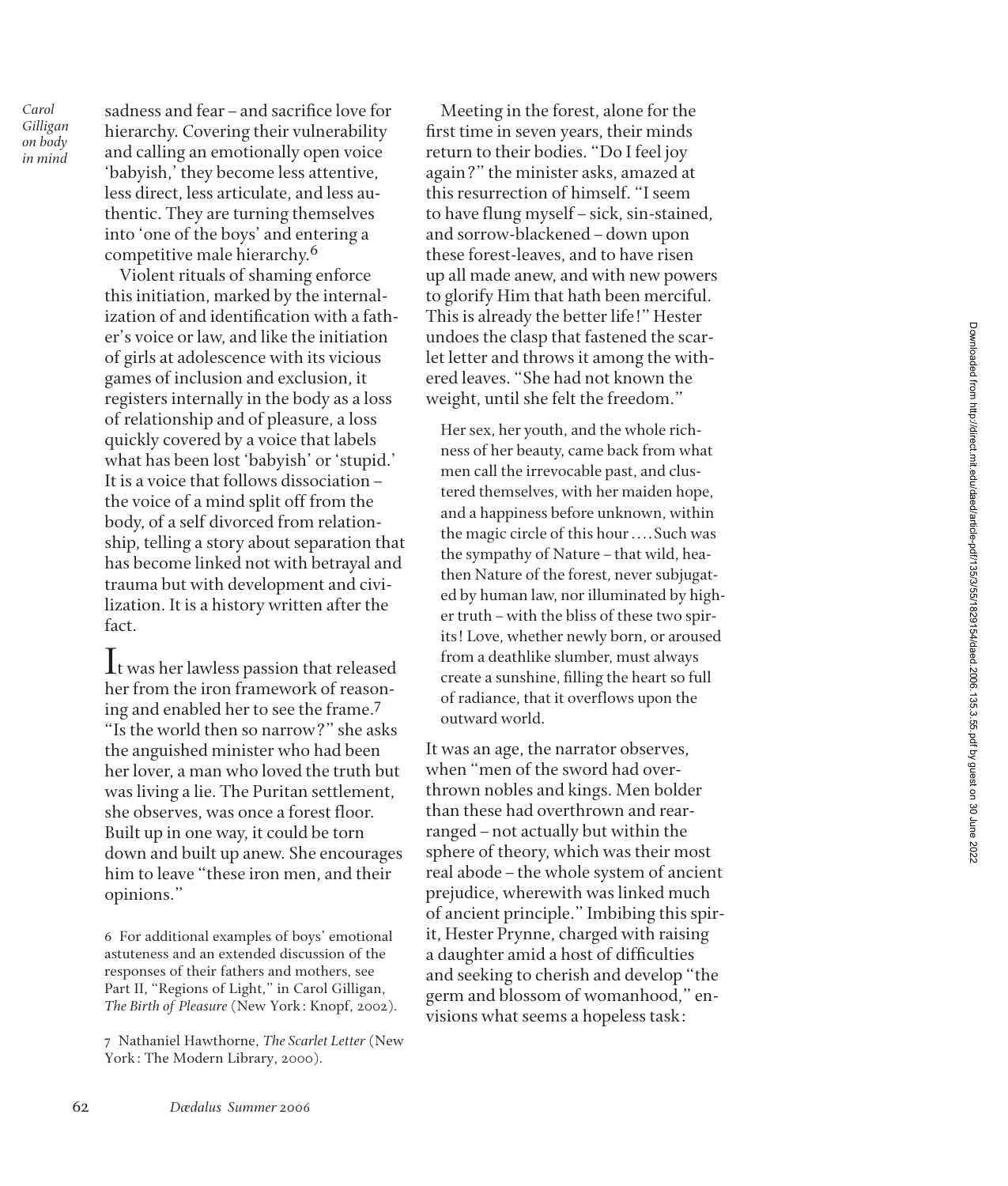As a first step, the whole system of society is to be torn down, and built-up anew. Then, the very nature of the opposite sex, or its long hereditary habit, which has become like nature, is to be essentially modi fied, before woman can be allowed to assume what seems a fair and suitable position [in the new society]. Finally, all other difficulties being obviated, woman cannot take advantage of these preliminary reforms, until she herself shall have undergone a still mightier change; in which, perhaps, the ethereal essence, wherein she has her truest life, will be found to have evaporated.

It is a prospect more daunting than overthrowing nobles and kings because it involves a psychological as well as a political transformation, a change in what has come to seem like human nature.

At the end of the story, Hester, having freed her daughter, returns to Boston to take up, as a radical ministry, her lover's failed mission. She assures the people who come to her for counsel and comfort that

at some brighter period, when the world should have grown ripe for it, in Heaven's own time, a new truth would be revealed in order to establish the whole relation between man and woman on a surer ground of mutual happiness.

The word 'patriarchy' runs through Nathaniel Hawthorne's astonishing novel *The Scarlet Letter*, which he wrote in a heightened state of emotional openness and turmoil during the six months following his mother's death. As a boy of four, he had seen his mother scorned by his father's family after his father died at sea. Hawthorne places the romance of Hester Prynne and Arthur Dimmesdale in seventeenth-century Boston, and with the exception of Hester, Dimmesdale, Chillingworth, and Pearl, his characters

are historical personages. Most of the action takes place in 1649, the year the English king was beheaded.

As Hawthorne reminds us, we are in the vicinity of Anne Hutchinson, in a world riddled with contradiction: the radical Protestant vision of an unmediated relationship with God, who is everywhere and thus able to be worshipped at home or in the forest as well as in church, clashes with the institutionalized power of an all-male, clerical hierarchy; the vision of a democratic society conflicts with the continuation of patriarchal power and privilege. Anne Hutchinson, assuming a direct relationship with God, criticized the ministers' sermons. They convicted her of heresy and insubordination and banished her from Massachusetts.

Summoning moonlight to illuminate an inner landscape, to show the familiar at once "so distinctly . . . yet so unlike a morning or noontide visibility," Hawthorne explores the psychological tensions that reflect and magnify these contradictions. The antagonism between democracy and patriarchy plays out in the lives of women and men as a strain between passion and Puritanism, love and hierarchy. It registers as unhappiness.

Writing in 1850, at the height of abolitionist feminism, Hawthorne, neither an abolitionist nor a feminist, saw into the heart of a problem. A woman must bring the new truth, be "the angel and apostle of the coming revelation." Yet the very passion that releases a woman from the "iron framework" of Puritanism and enables her to envision a new order of living also disables her by leading others to view her as an impure woman. Midway through the novel, however, the framework shifts. As Hester's "nature showed itself warm and rich, a well-spring of human tenderness,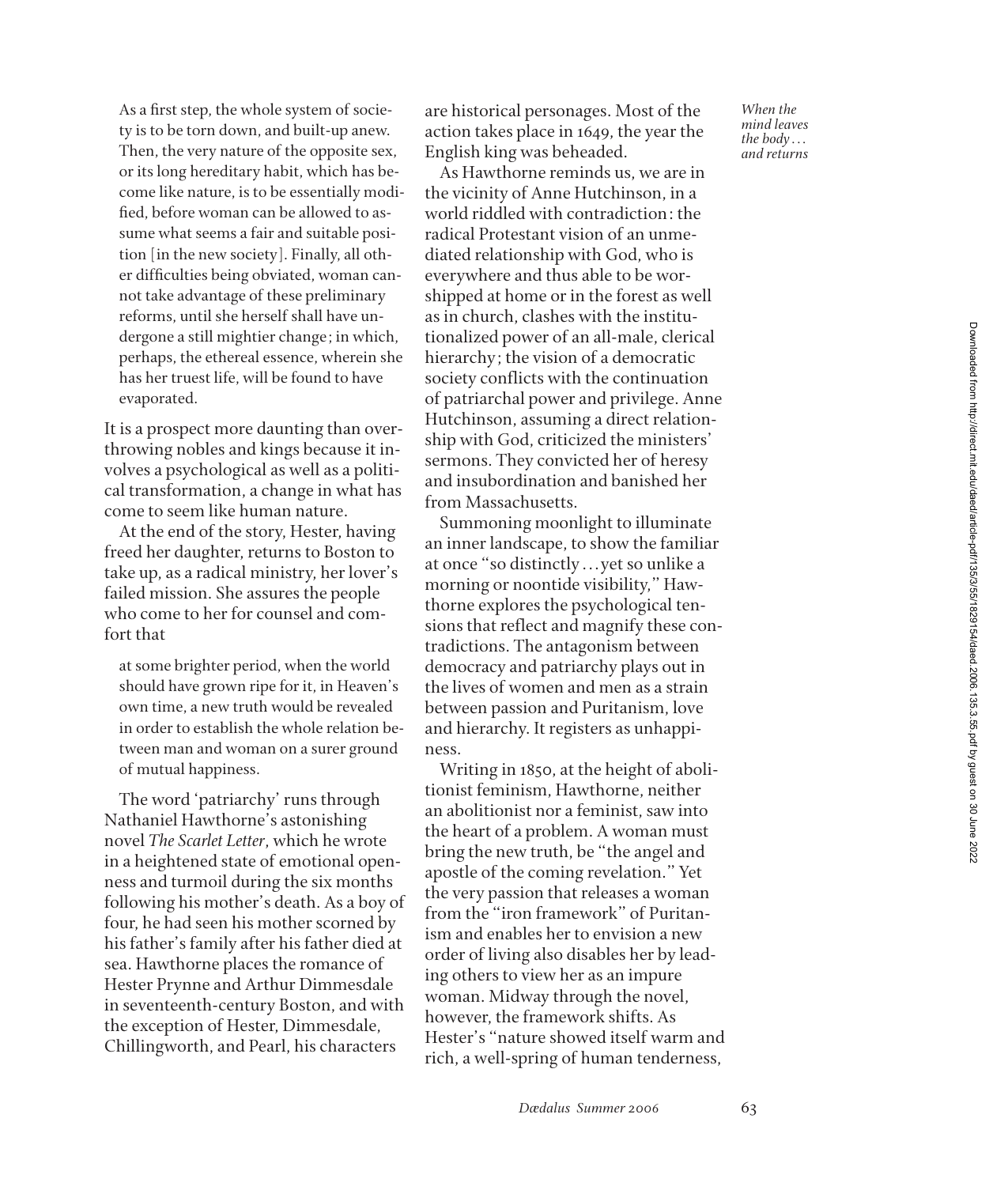unfailing to every real demand, and inexhaustible by the largest," many people "refused to interpret the scarlet A by its original signification. They said it meant Able; so strong was Hester Prynne, with a woman's strength."

This ability of the mind to reframe the world on the basis of experience poses a far greater threat to orthodoxy than sexual transgression because it reveals that the very terms of the orthodoxy are a human construction, a way of thinking rather than reality. Hawthorne's narrator observes that once Hester's mind, released from "an iron chain," had "assumed a freedom of speculation . . . which our forefathers, had they known of it, would have held [it] to be a deadlier crime than that stigmatized by the scarlet letter." It is not the sexual transgression itself as much as the freeing of a sexual voice, the joining of mind and body, that releases Hester from the psychic imprisonment signified in the novel by the term "goodwife."

Having embroidered her scarlet A with gold thread, Hester recognizes in her unruly daughter the seeds of a noble woman: "The stedfast principles of an unflinching courage,–an uncontrollable will,–a sturdy pride, which might be disciplined into self-respect,– and a bitter scorn of many things which, when examined, have the taint of falsehood in them." Hawthorne was the father of a six-year-old daughter when he wrote *The Scarlet Letter*, and Pearl has always seemed to me more observed than invented. It is seven-year-old Pearl who sees what the Puritans cannot discern: the connection between her mother who wears the scarlet letter and the minister who keeps his hand over his heart.

In exploring the connection between mind and body and the conversion of psychic suffering into physical pain, Hawthorne anticipates Freud by almost a half century. He also illuminates dissociation: in the split names of his two male characters, Dimmesdale and Chillingworth, we see what happens when concerns about privilege and honor lead sensitive and intelligent men to conceal their nature and their worth–they render one dim and the other chilling. Chillingworth, moving stealthily to uncover the truth in the minister's heart, tells him: "You, Sir, of all men whom I have known, are he whose body is the closest conjoined, and imbued, and identified, so to speak, with the spirit whereof it is the instrument." When Dimmesdale interrupts to insist on the separation of his soul from his body, Chillingworth overrides the interruption:

Thus, a sickness–a sore place, if we may so call it, in your spirit, hath immediately its appropriate manifestation in your bodily frame. Would you, therefore, that your physician heal the bodily evil? How may this be, unless you first lay open to him the wound or trouble in your soul?

In their 1895 *Studies on Hysteria*, Josef Breuer and Freud reported discoveries they had come to in a relatively short time by listening to hysterical women: the intimate connection between our minds and our bodies; the symbolic nature of symptoms; the phenomenon of dissociation and its relation to trauma; and the power of association, the stream of consciousness, and the touch of relationship, to undo dissociation–the power of the talking and listening cure. For Hawthorne as for Breuer and Freud, myself and others studying psychological development, the voices of women and girls have been key to seeing into the psychological and political structures of patriarchy that seem like nature, because they are so closely aligned with manhood and incorporated so early into boys' psyches.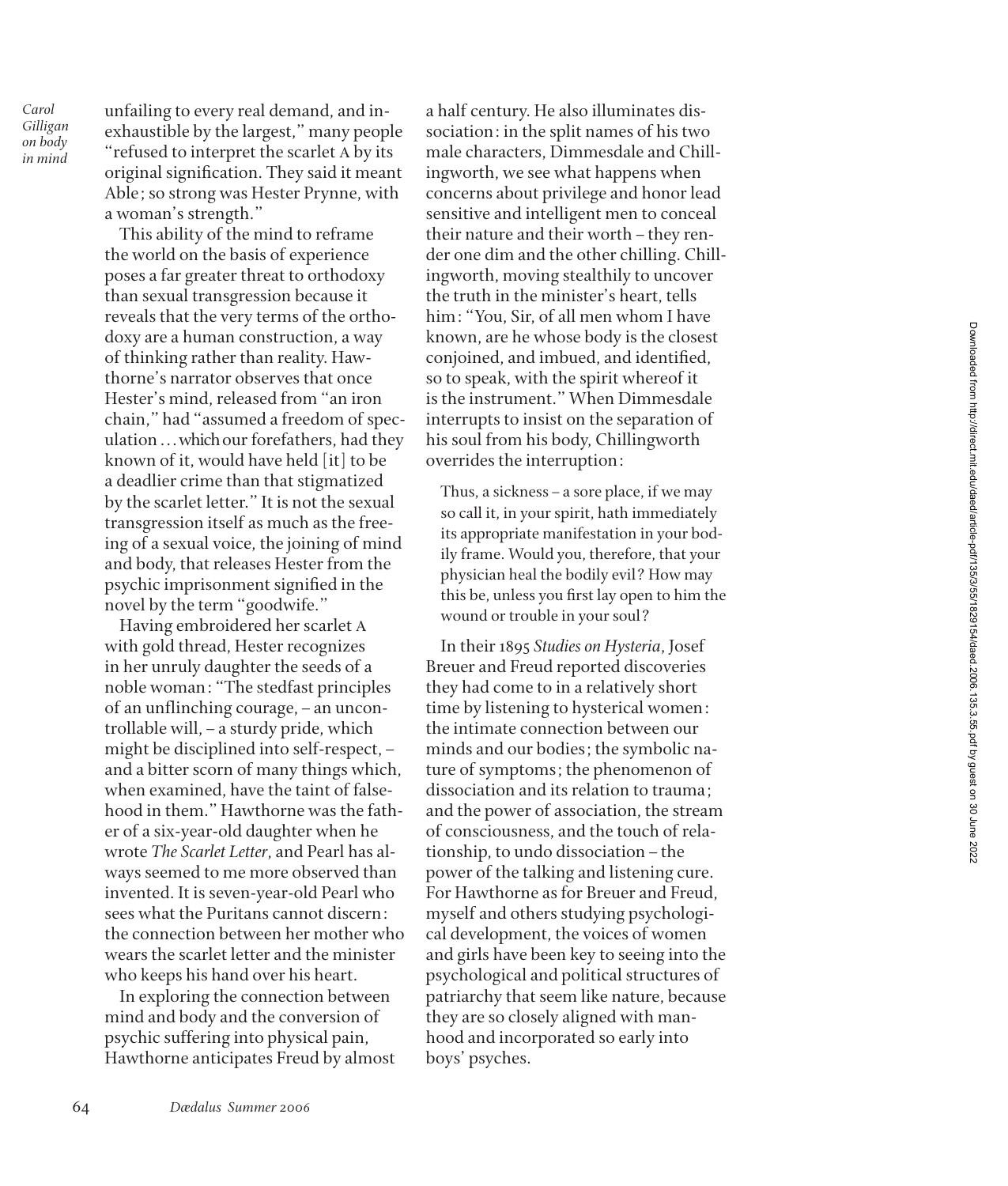$\rm\bf M$ aybe it is simpler than we have imagined–to recover what we know and free ourselves from a false story. If we are indeed neurologically hardwired to register our experience in our body, then the body holds the clue. And maybe this is another reason why the body– associated with vulnerability, mortality, sexuality, and women–is so readily suspect; why truth becomes aligned with a disembodied intelligence and education; and why associative methods, long relied on by artists, lack credibility, although their power is repeatedly proven. The separation of self from relationships, which seems at once objective and protective, leads us to overlook what otherwise would be self-evident: that one cannot exist without the other. But when a healthy resistance, the psyche's defense of its integrity like the body's immunity against disease, takes on some of the characteristics of a political resistance in its refusal of false authority, dissociation offers a kind of sanctuary: a way of preserving what we know and sheltering ourselves from harm until such time as we are able to confront the problem.

I have taken the 'strengthening healthy resistance and courage' project I began with nine-, ten-, and eleven-year-old girls into a law school classroom, teaching a seminar on sexuality, voice, and resistance with David Richards, a philosopher and constitutional law scholar. The subject of our seminar is the persistence of ethical contradictions in the history of Western democracies along with a tradition of ethical resistance. Over the years of teaching, we have become increasingly aware of the role of the body as touchstone or wellspring, both empirical and democratic, and also of art and the way artists across time and culture have gone into the problem of loss of voice, showing how culture can crush

voice and revealing dissociation from bodily experience as a central, crucial problem. The repression of sexual voice thus becomes a key to the structure of dissociation.

Freud saw this in his 1908 essay, "Civilized Sexual Morality and Modern Nervous Illness," when he traced the socalled intellectual inferiority of women to their sexual suppression. Restricted from knowing their sexuality, women are forced to constrain their intelligence, to keep their minds out of their bodies, not to know what in their bodies they know. Sexuality, as Freud discerned in the early days of psychoanalysis, is a nexus of the psychological and the political, a site of repression and a source of resistance. The traumatizing of sexuality, interpreted broadly to mean the dissociation of mind and self from body and relationship, is the *caput Nili*, the source of neurotic suffering in the sense of condemning the psyche to live, as it were, east of desire and knowledge.

Within a political context, the divorcing of sexuality from knowledge leads to what David Richards has called "moral slavery," the imprisonment of an ethical voice that would contest injustice and harm. 8 In the book of Genesis, the word '*da-at*,' referring both to the tree of knowledge and to Adam's knowing of Eve, signifies embodied knowledge – the knowledge that comes through experience; what you know in your bones, in your gut, by heart. This knowledge is forbidden or hidden because it poses a threat to the establishment of hierarchy: God over Adam, Adam over Eve, Eve over the serpent, sorrow over joy. Thus we bind ourselves to a tragic story.

8 David A. J. Richards, *Women, Gays, and the Constitution: The Grounds of Feminism and Gay Rights in Culture and Law* (Chicago: University of Chicago Press, 1998).